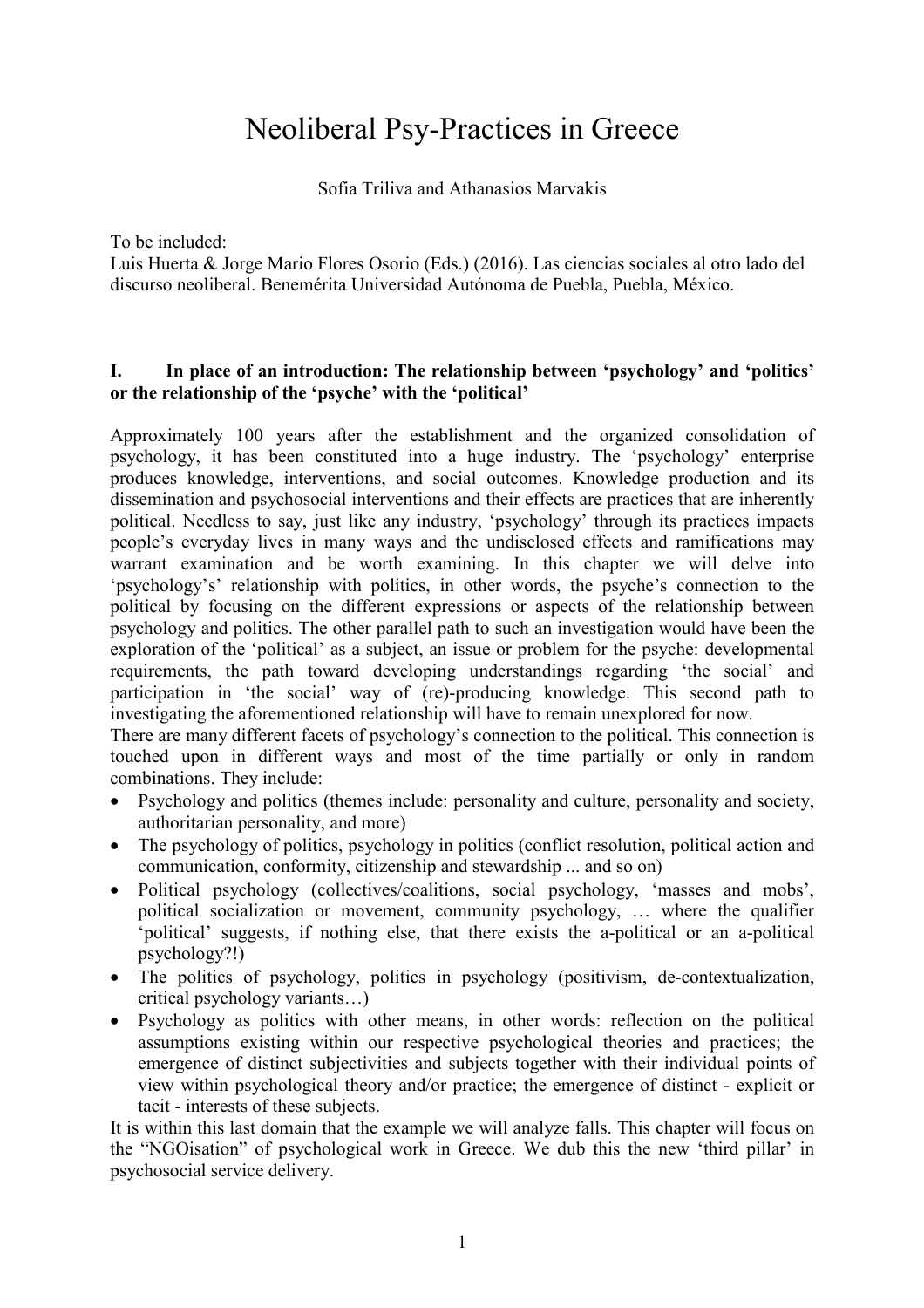## **II. Neo-liberal societal transformations and reorganization of work**

Some years ago we tried to study the organization and the (re)production of psychological service providers and the subjects of their professional practices in Greece (see Dafermos & Marvakis & Triliva, 2006). At that time our attempt led to what is known to those who use dialectical analysis: an impasse. This state of affairs was a consequence of a position that wants stagnation and the absence of political change equated to an expression of a 'deficient' or 'delayed' modernization. Three years later we approached the subject matter of psychosocial service delivery in Greece from an empirical perspective. We conducted research (Triliva, 2008) or reflected on our practice (Parsanoglou, 2008; Psaroudakis 2008; Dedes & Tsirtoglou, 2008) and presented our work in a symposium titled: *Agency for what? New forms of subjectivity within the transnationalised social policy project market,* at the "International Conference in Critical Psychology" held 2008 in Cardiff/GB.<sup>1</sup> The symposium addressed social scientists' relationships with the ongoing neo-liberalisation of psychosocial services in Greece. The arguments put forth were grounded on our evaluation that the newly installed social policies had produced, at that time and are still producing now, a heavily contested regime, which in turn produces new forms of agency and subjectivity. Our line of argumentation included the three levels of analysis elaborated on below.

# *1. Neo-liberalisation of social policy: spaces of production and production of spaces*

If social policy design and implementation used to be a part of a centralised welfare state it was becoming apparent as early as 2008 that there are obvious signs that the welfare state was rapidly deteriorating. The shift described here as *neo-liberalisation of social policy* is not only meaningful from a political point of view and from the perspectives of policy-makers (state, administration, relevant agencies, and stakeholders), it is also, and perhaps more fittingly, a question of methodology, in other words, a question of organisation: that is how and where social policy and particularly its outcomes are produced. This type of organisation of the spaces of production of social policy gives birth to several spaces where social policy as well as social research focusing on policy is *enacted*.

The neo-liberal transformation of Greek society, at that time, was being articulated in the shifting of responsibilities and powers/duties from the welfare state to different and 'underconstruction' NGOs. This created new spaces and new workers-subjects in that the professionals who work in the provision of psychosocial services have more choices with regard to work spaces. Psychosocial service workers were no longer either public sector employees or private practitioners only; the choice of a new breed of workers had begun to be produced.

It has to be emphasized that these new spaces and the professional breed that serves them came about through NGOisation. This NGOisation is not a substitute for the public by the private, but the creation of a new whole regime of relationships between public and private. In this fashion the state is not just a mediator and a conduit to (re)sources but also acts as a certifier of subjects (both professionals and users of services). Via these certification practices, the consumers-users of services are labeled and branded. An obvious example of this double role of the state are the psychosocial services and initiatives for immigrants and refugees that could no longer be totally excluded from social support programs administered by the welfare system.

 $\overline{a}$ <sup>1</sup> Much of what is expressed in this chapter is a type of meta-analysis of the talks, discussions, and collective outcomes of our collaboration: Fanis Dedes, Athanasios Marvakis, Dimitris Parsanoglou, Stavros Psaroudakis, Sofia Triliva and Giouli Tsirtoglou.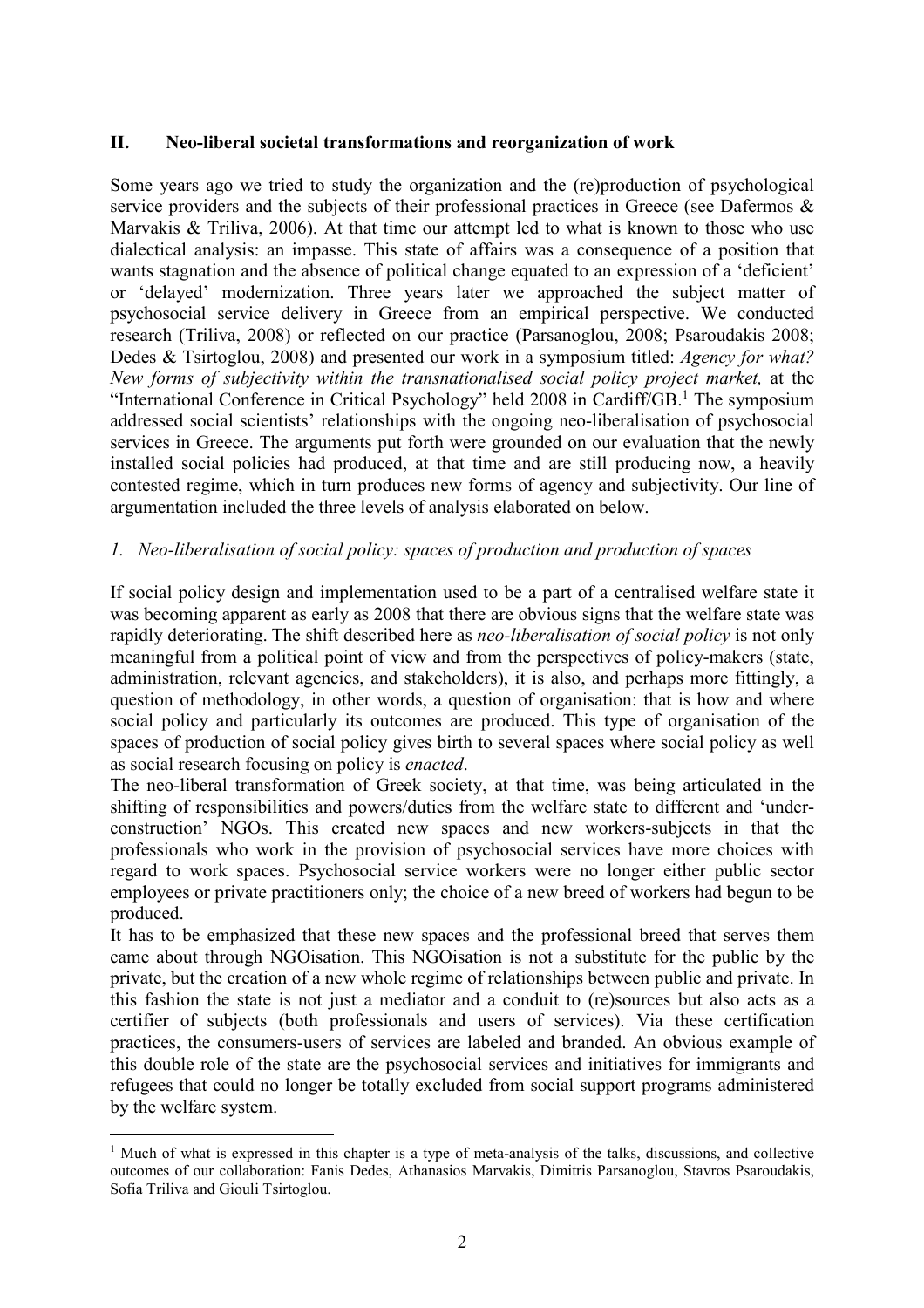Of course, within this conceptualization of the state's centrality, NGOisation does entail extended changes in policy implementation and in the "societal logic" adhered to. So, the whole process of NGO isation could be conceptualized less as a simple implementation or taking over of responsibilities by specific NGOs and more as a 'methodology' with an internal logic which changes and transforms the functions of all its contributors, actors, constituents - that is, the NGOs themselves, the state, and the subjects who act under its auspices.

At this level of analysis we focused on the example of educational policy and practices that have taken place in the past 20 years in Greece in the sphere of 'special education' and psychosocial services in the schools. In terms of policy Law 1143/1981 ("Regarding special education, special vocational education and welfare of those deviating from normal people") had put into place the provision of educational services in special schools and classrooms. Assessment and diagnosis went part and parcel with the provision of such services as early as 1982, but it was not until the year 2000 when Law 2817/2000 established the "Centers for Diagnosis, Evaluation and Support" that 'official' services' were established and such psycho-educational praxis was established within the heavily centralized educational system. It is important to note that the 'Diagnostic Centers' were funded by European subsidies.

In an empirical investigation of how psychologists working in the 'diagnostic centers' talk about their work, we interviewed psychologists working there and thematically analyzed the interview protocols. The interviews focused on their experiences and their subjective accounts regarding their role and praxis. The 18 psychologists who were interviewed for the study used similar metaphors to describe their work. They used the following words and descriptions: "diagnosis industry", "industrial production of dyslexia labels", "processing and categorizing children like a factory processing a pre-prepared food", "pressure cooker", "manufacturer of WISC (Wechsler Intelligence Scale for Children) protocols" and "A technology for testing children, and now we get paid by the hour just like any worker in a factory." Another theme that came up in the interviews was that of professional ethics and deontological dilemmas. More specifically, all of the people interviewed mentioned that they were often confused and at odds with the requirement to diagnose learning difficulties without providing services or the supports necessary in coping or ameliorating the problems which were identified. The provision of diagnosis or "a label" as they called it without providing the supportive services the children may have needed went against what these professionals referred to as the "ethical principle of not harming others." Moreover, concerning diagnosis and the ethics of it, they mentioned that there was often "lots of pressure" to use specific diagnostic nomenclature in their reports.

The psychologist who took part in the study described their everyday lives as "ruling by report writing and ruled by the numbers." They expressed "insecurity" regarding their work and its ethical ramifications in children's lives. On the other hand, they were pleased to be working in the "public sector" and "having interest" in their work and for some "having a permanent position." A few months later in October of 2008 both the "Special Education" and the "Diagnostic Centers" policy changed. Law 3699/2008 referring to education ("Special education and training of people with disabilities or with special needs") was implemented with special provisions for inclusion. Within this same law the "diagnostic centers' were renamed – "Centers for Differential Diagnosis, Diagnosis, and Support". Psychiatric opinion is now warranted for diagnosis and psychiatrists take part in the process of assessment and evaluation. Moreover, psychologists need to have more specialized training in order to work at the centers; they are hired on contract and even those with 'permanent positions' may be transferred to other agencies. Many fear being made redundant by the constant financial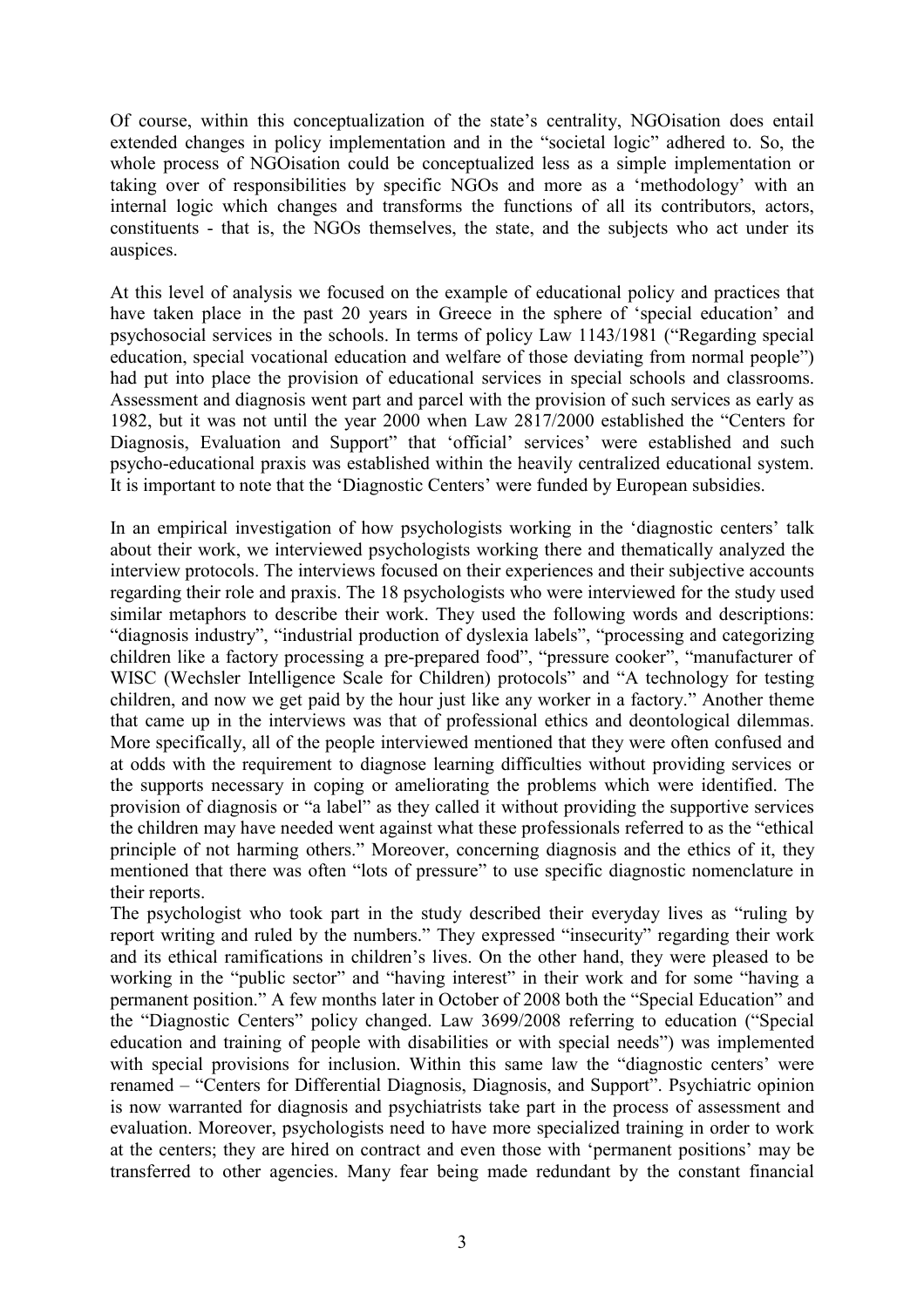restrictions in funding and the resulting cuts in budgets (Triliva & Georga, 2014). Austerity has fueled precarity into the lives of mental health professionals working in the public sector domain and the ramifications for both service providers and users are many (Triliva, Fragkiadaki & Balamoutsou, 2013).

### *2. New working regimes within new forms of social research/inquiry production*

These processes of shifting and transmitting (NGOisation, EU as a source, new relations between public and private) have created a historically new and massive field of work for social scientists; that is graduates of higher education institutions that are also going through a neo-liberal transition**.** This means that the neo-liberal shift has opened up opportunities for precarious jobs in NGOs for social science graduates; jobs that consist of 'hunting down' (European) projects and grants in order to address social issues and problems.

But working in NGOs as a young social scientist is not only precarious it also produces a new work regime for psychosocial settings, a regime that is similar to those of high-tech settings. This includes traditional application of cutting-edge knowledge, well-honed abilities, and reflective practice, along with a concomitant and continuous production of knowledge, and learning. Moreover, these jobs require that the young social scientists maintain their keep; in essence, bringing in funds and grants that will allow them to draw a salary. Hence, these kinds of jobs are usually accompanied by increased demands and certainly 'new forms' of worker subjectivity.

At this level of analysis young social scientists who work in the newly founded NGOs reflected on their roles, jobs, and the demands placed upon them and the users of the services. Fanis Dedes and Giouli Tsirtoglou by reflecting on their work with high-risk communities illustrated how NGO "community work" in urban Greece, at that time, served as a vehicle for the neoliberalisation of welfare services and the precarisation of working conditions. As they reflected on their NGO assigned work they referred to some of the ways in which the lack of resources and clear frameworks result in a fragmented and unstable *modus operandi* for services provision. They drew from their personal experiences to reflect on the ways that "community work", instead of a holistic and flexible problem-solving approach, turns into a pretext for abandoning both focused and person-oriented tactics and more radical and strategically social interventions. Moreover, they discussed how local authority and partylinked political informal networks and relationships based on clientelism raise obstacles to even highly motivated professionals and volunteers from fully serving real community needs and from focusing to the work with the community and for the community. The new working regime appeared to encompass management and organizational roles such as 'project acquisition' which is essentially 'work acquisition'. Moreover, these roles and forms of work are part and parcel of being successful at work and, in this manner, the 'customer' or clientelism logic is recapitulated. Finally, as though they were 'guessing the future' Fanis Dedes and Giouli Tsirtoglou discussed how the situation may worsen if the people employed in this newly developed work sector do not pursue real community aims nor develop critical attitudes towards the project acquisition rat race.

# *3. Agency for what? The limits of critical social theory and practice*

The rat race analogy used in describing how projects and funding are pursued can easily be applied to the endless work professionals have to put in just to apply. Oftentimes, professionals who engage in the funding 'chase' somehow feel that there is little purpose or reward in what they are doing and that 'endless energy' is usurped in trying to stay 'afloat'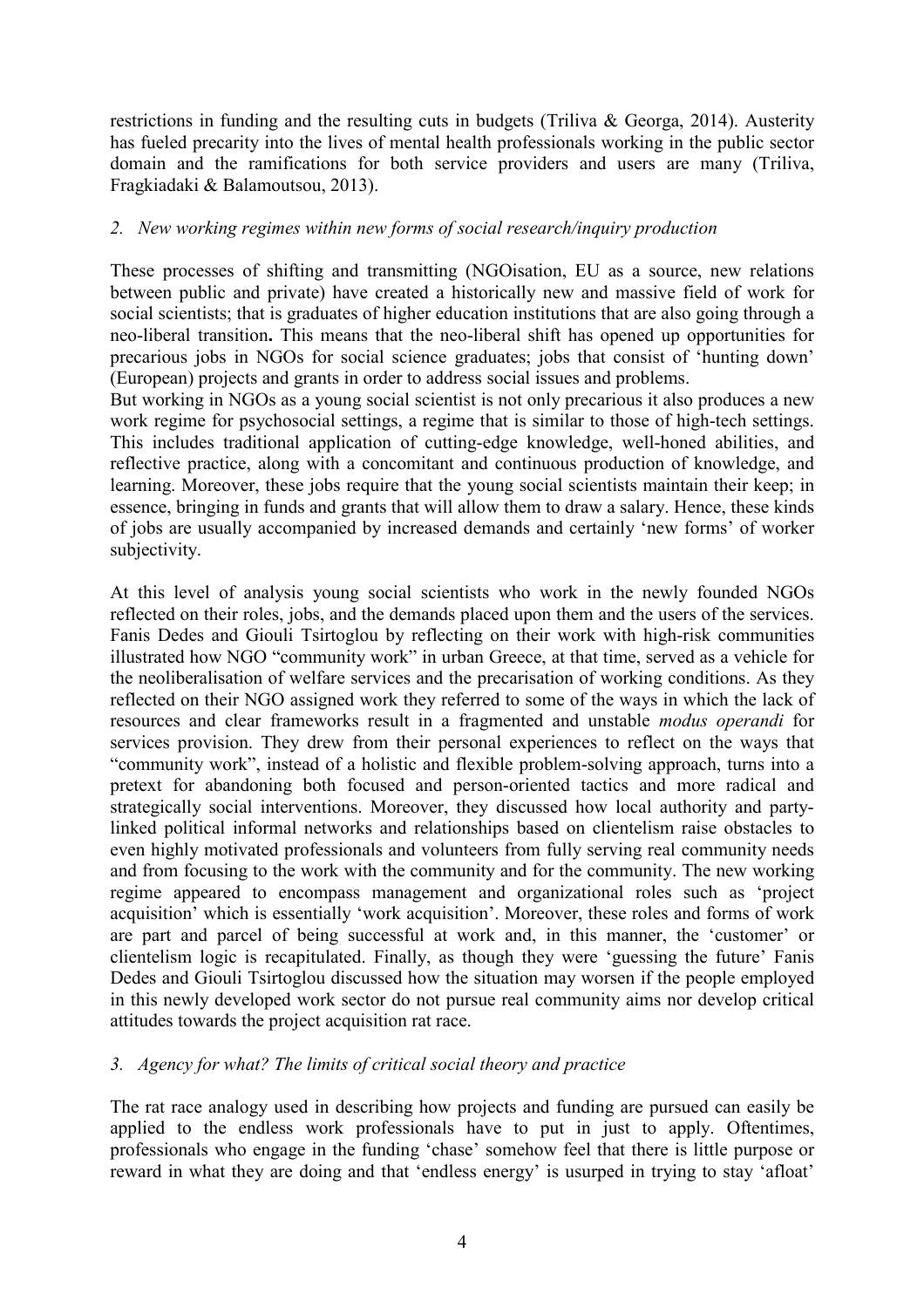and not in confronting social problems with full force. In the neo-liberal regimes and through them a new transnationalized social policy implementation is realized. The central levers of power for this implementation are the myriad of NGOs and the precarious jobs they have to offer. The "contested practices" (Louw & Danziger 2007) and the new working regime, in turn, demand and produce new subjectivities and new forms of social practice.

Within this framework of constraints and exercised autonomy a question is raised regarding the limits of critical social theory and practice. Even if someone demonstrates the best intentions, he/she cannot circumvent the contemporary systemic reality: *social problems are not to be solved but only to be relieved or ameliorated.* Thus, the innovative approach (one of the *sine qua non* elements for a viable project proposal) remains *individualized support* and the objective continues to be the *harm reduction* and *damage control*. This state of affairs brings to the fore a couple of essential questions: What is and what has happened with social transformation? And, are there new ways of defining or dealing with subjectivity?

At this level of analysis Stavros Psasoudakis and Dimitris Parsanoglou, the former reflecting on his work with young migrants and the latter on policy critic, that is the neoliberalization of the Greek welfare state. Stavros Psaroudakis' 'first-job' as a psychologist was in the NGO migrant sector, at a juncture when Greece was considered a "New Migration" country. He outlined how the tasks expected from psychologists working in such NGOs require constant negotiation. As he stated, psychology's and psychologists' encounters with the young migrants involved precarious trajectories on both sides of the professional relationship, at the meeting context, the interaction field, and the counteraction of the detention space.

Dimitris Parsanoglou titled his presentation: "The good, the bad and the ugly: flexible governance, non flexible states, and flexible 'beneficiaries'". He explored the neoliberalisation of social policy in European Union member states (starting with the example of Greece) through qualitative transformations concerning the main actors in social policy production and reproduction. Within the transnationalised social policy project market Dimitris Parsanoglou believes that three main groups of social actors perform:

- The *Good*, performed by flexible actors (decentralised authorities, NGOs, private institutions and organisations) who promote or more precisely design flexible governance structures and apparatuses;
- The *Bad*, performed mainly by the State, which either remain obsolete, insufficient and absent, or transforming itself and its operation in order to enter into the realms of flexibility;
- The *Ugly*, who at first sight are the beneficiaries of social policy projects (the so-called by the European and national jargons - *vulnerable groups*).

Moreover, the script included and includes, as well, a massive (reserve?) army of (young) social researchers. Oscillating between the *Good* ones, where they actually work, and the *Bad* ones, to whom they address their research findings and policy recommendations (sic), young social researchers are experiencing a questionable existential condition (also in material terms). What kind of subjectivities and agencies are or can be deployed by this emergent social group? What margins of autonomy exist between the *illusion of social partnership* as a member/militant of the *Good* ones and the *realistic assertion of being captured* among the *Ugly* ones as a blatantly precarious and alienated (in the classic Marxian sense) worker? Finally, who are the real "beneficiaries" within the neo-liberal shift in social policy production? These were some of the questions raised at that time.

These were some of the points made and the questions raised back in 2008. Yes, perhaps neoliberal regimes were discussed at length. Yes, precarity in the realm of professional work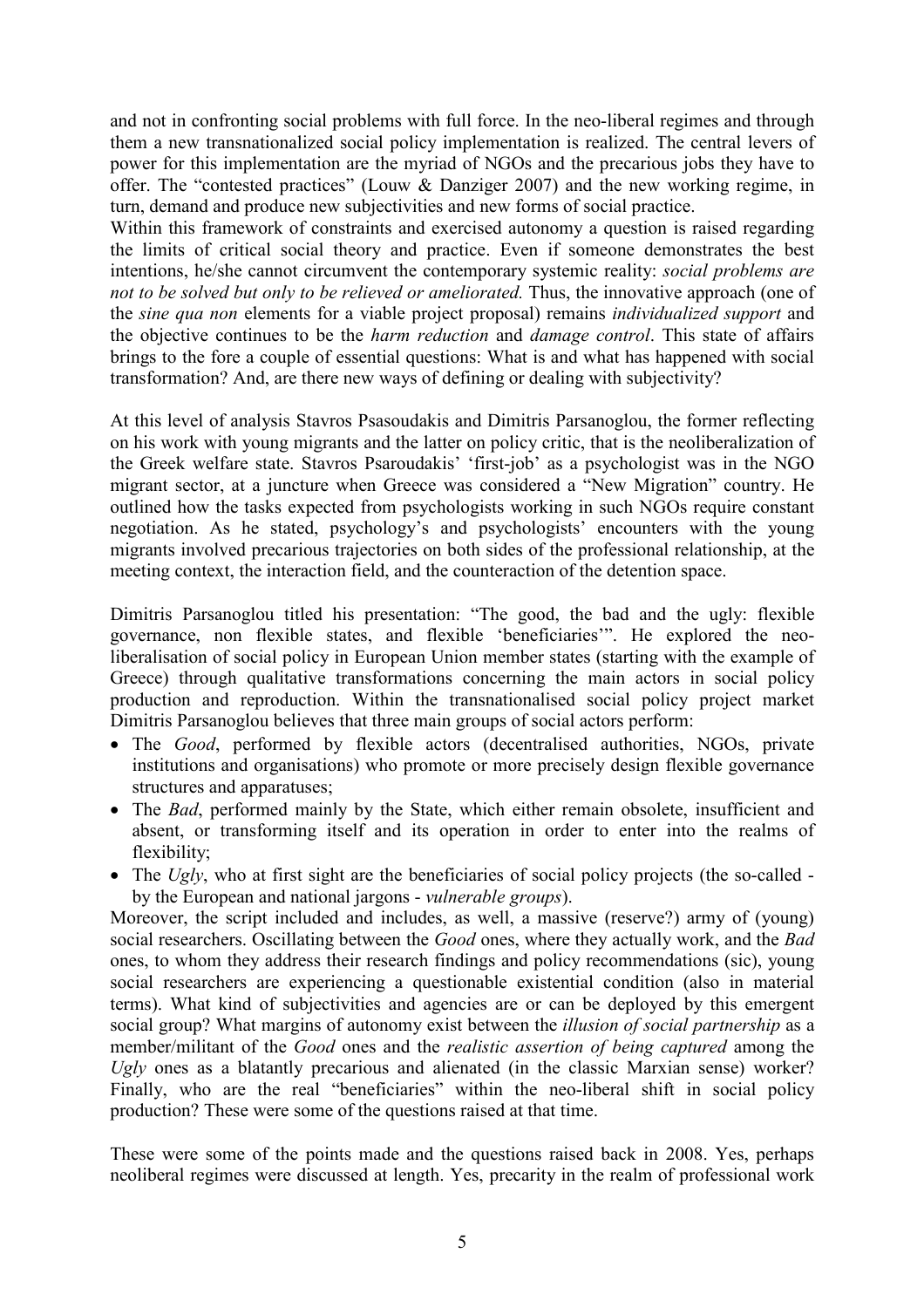was mentioned. Yes, social transformation was lurking in the background of all the talks. Nevertheless, looking back now it seems that the unprecedented and massive "neoliberal experiment" (Kretsos, 2012) that was eventually installed by the Greek Government, the International Monetary Fund, and the European Central Bank was in no way even alluded to in our work. Kioupkiolis (2014) describes what has transpired in the country since the advent of the so-called 'crisis' and the severe austerity regime as being a 'shock doctrine', as he states, "logics and strategies of late capitalist bio-power which is driven by neoliberal fundamentalism and services financial markets" (p. 148).

#### **Neo-liberal experimentation with daunting force**

The multitude of crises that have taken hold in Greece in the past 5 years have brought to the forefront lots of discussion and discourse on neo-liberalism. Moreover, the 'crisis' or 'crises' have legitimized the agenda that we had alluded to in our analysis in 2008, the agenda for 'structural reforms' in welfare services. Hence, we were literally forced to pick up the thread of our research and arguments where we left off 6 years ago. And of course, that thread, our subject matter, has not remained the same. Our first attempt at describing what was happening with regard to the delivery of psychosocial services 'got stuck' exactly at that historical moment when it was beginning to become more apparent that the concept, the context, and the discourse on 'modernization' and the possible or real delay in its development was becoming obvious, especially in how it can be applied to how welfare services can be organized under the rubric welfare state. The "modern Greek tragedy" as it has been referred to, brought and continues to bring many changes in the economic, social, and work lives of the people. According to Kretsos (2012)

"sweeping austerity measures have resulted in the almost full commodification of labor and the upsurge of a serious humanitarian crisis in the streets of Athens. … Most working people have seen their lives turned upside down in the matter of a few months. Homeless people were increased by more than twenty thousand; over 50 percent of young people and 25 percent of the workforce are unemployed; thousands of suicides for economic reasons took place since 2010; at least sixty thousand small companies closed; and thousands of workers are going unpaid for long periods of time." (p. 517)

The crises' impact on welfare expenditures was unprecedented and the spending cuts which ensued along with the constant changes in healthcare and welfare policies wreaked havoc for healthcare organizations, providers, and service users alike (Kondilis et al., 2013; Kyriopoulos et al., 2014; Reeves, McKee, Basu, & Stuckler, 2014; Simone & Koutsogeorgou, 2014). More specifically, in the mental health sector of services precarity prevailed (Anagnostopoulos & Soumaki, 2012; Christodoulou & Christodoulou, 2013; Triliva & Georga, 2014) amongst service users and providers. The fact that 'pathologizing' discourse prevailed ('adjustment disorders' of those who were already susceptible or vulnerable, Efthimiou, Argalia, Kaskaba & Makri, 2013) along with the fact that the Ministry of Education and Religious Affairs wanted 'to abide by the Children's Rights and Disability Rights and Services international charters' "Committees for Educational Diagnosis, Assessment and Support" were founded and networks for the provision of such services were installed. These installations included the placement of 'unemployed' psychologists in schools throughout the country (Government Gazette, Decision # 17812/Γ6, 12 February 2014). In addition, since the industrial enterprise of licensing psychologists at the Bachelor's level without specialization and internship training (Potamianos, 2003) has been in full operation in Greece since 1998 (Ν. 2646/1998; ΦΕΚ 236 Α) there were many entry level and unemployed psychologists to choose from. Over a thousand psychologists were placed in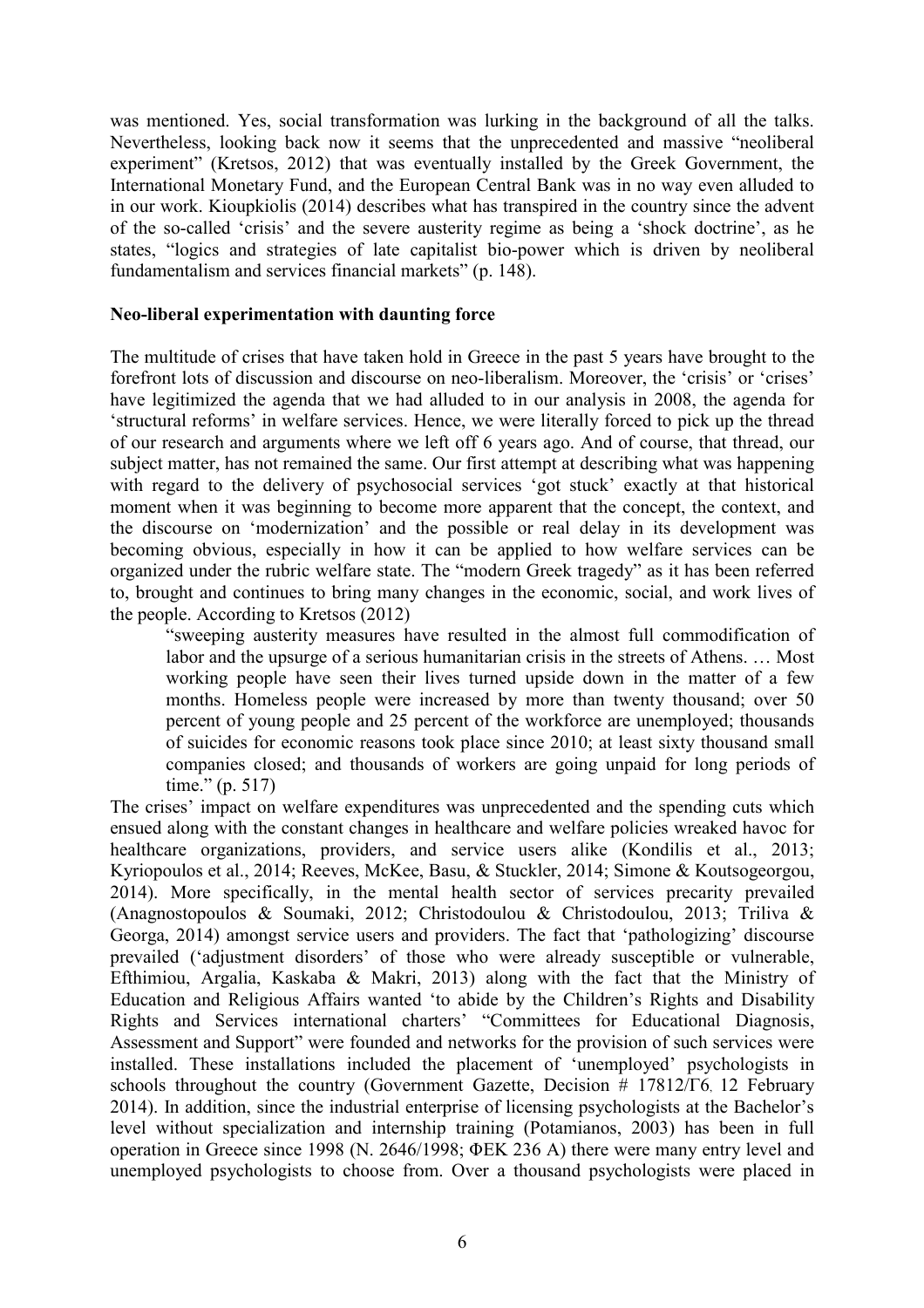schools throughout Greece, most had no experience, only undergraduate training, and were placed in a precarious professional position. They were also on a short-term contract and were paid very little. Nevertheless, they were in schools providing support to 'the needy children' who were 'diagnosed' with some form of 'adjustment difficulty'. Nobody took the time to investigate what exactly the school children were adjusting to and if the 'psychologists' had the sufficient and appropriate training to intervene in schools and in children's lives. Essentially, this and other mandates became the avenue for the Ministry of Education and Religious Affairs to provide a resolution to the dual question: "what is the problem and who has a problem?"

Hence, the young and newly hired psychologists in schools, communities, and agencies were hired to diagnose, label, and prescribe ways to adjust to a deteriorating and dire social situation. Meanwhile, the young professionals joined the ranks of the "nouveau poor" (Kaika, 2012). It appears that the neo-liberal rearrangements taking place in Greece during the 'crisis' years pertain to the central coordinates of our societies and they put into place a series of regulations and regimes in motion:

- The model for the 'normal' person or subject
- Societies' internal organization (functioning and functions of the state: organizing infrastructure and redistribution or guaranteeing profit margins for private enterprises)
- Paradigms regarding 'statehood' (e.g., borders, boundaries...)
- Political forms (e.g., social policies)
- The division of labor (e.g., professions and their subject matter)
- Relationships between social groups and individuals

The problematization that follows focuses on these fundamental changes that have impacted all aspects of society's organization. They are changes that break down and degrade the mechanisms through which production and social structures have been organized for the greater part of the 20<sup>th</sup> Century (as it has become known from Gramsci's concept: Fordism). Since this 'problematization' is beginning and has started due to the exigencies of the historic moment, it is hard to discuss specifics since everything is in flux.

Focusing through a wide lens one can surmise that in Greece the disputes, negotiations, and controversies that have ensued following the installation of the neo-liberal transformations focus upon and target a new class compromise in between the new opportunities which are opened by the productive forces and the new limits imposed by the conditions of production. The neo-liberal transformation in and of itself constitutes a project of the ruling classes to overcome the actual crisis of accumulation of capital. It constitutes a political imperative in order to avoid the transition to a new historically strong level of social organization and, simultaneously, avoiding the restrictions of the previous level of social organization. At the same time, this political project attempts in every way to exploit as much as it is possible people's creative potential and production. Nevertheless, this historic compromise is a complicated enterprise which simultaneously unfolds in each and every social field and sphere of people's lives, transforming meanings and relationships. Undeniably, the effects of the 'crisis' are many and multifaceted. Kioupkiolis (2014) writes: "Greece has witnessed a transition from a 'post-democratic' condition in the 1990s and the early 21st century to a regime of 'post-political biopower' in 2010–12 that can bid democracy farewell." (p. 144)

As social subjects young psychologists were hired in schools to 'diagnose' and 'ameliorate' children's, adolescents' adjustment, and change organizational ills. Concomitantly, however, severe and punitive austerity policies reverberated in their everyday lives and created a "crisis of democratic governance in Greece" (Popescu, 2012, p. 342). This loss of freedom and democracy is described by Kristijan Kotarski (2012) as: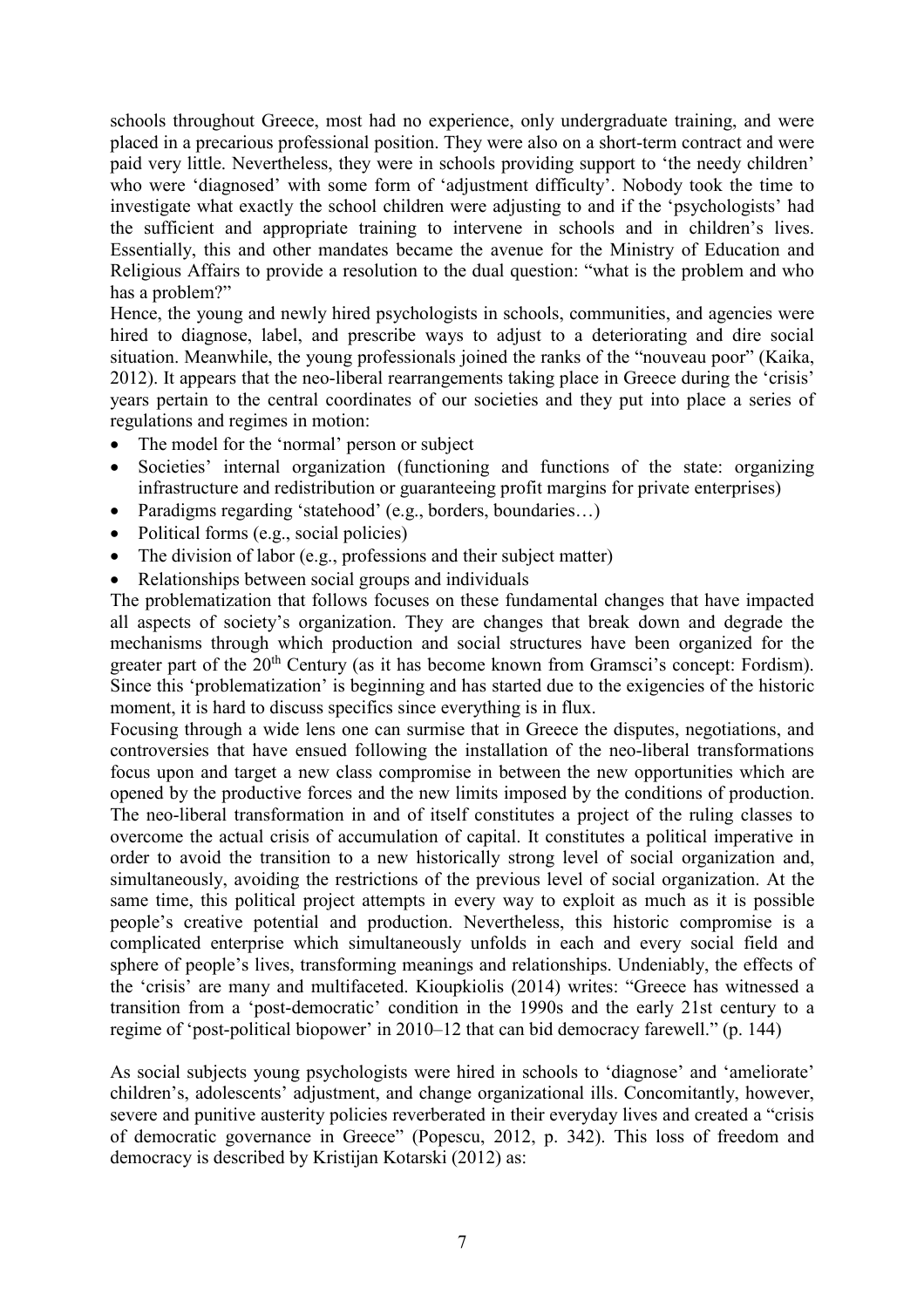"An increase in state power has always been the inner logic of neoliberalism, because government needs to be highly intrusive in order to inject markets into every corner of social life. Neoliberalism has created a market state rather than a small state. Shrinking the state has proved politically impossible, so neoliberals have turned instead to using the state to reshape social institutions on the model of the market." (p.9)

In this instance, the Ministry of Education in a rather 'inexpensive' fashion infiltrated its power using psychological diagnosis, intervention, and means in schools all over Greece. Children's every day school lives were impacted and all this in the guise of a 'social justice' agenda regarding children's needs.

The argument here is that working men and women are called upon to deal with new precarious conditions at work or learning environments/contexts. They have to confront new subject matter in both learning and work. The fluidity and flexibility of the both the context and the content of work do not only involve the usual requirements regarding demands and opportunities (professional) but also to the general coordinates in organizing work. Moreover, the separation, the boundary between work and leisure which existed traditionally has now been all but eliminated and professionals are working many hours at both home and in work spaces and, in this way, 'work' and 'private' life are no longer divided and they interface greatly. In addition, other boundaries that become blurred include 'the ethics' of the worker/employee and 'the ethics' of the employer / organization / agency / government. In this insidious fashion people's subjectivities have been colonized.

# **III. Precarious agency regimes: shifting (political) subjectivities in Greece and the (re)distribution of the psychological**

In Greece (just like in other countries around the world) new work regimes are being established. In these regimes and through them a transnational implementation of social policies is being carried out and performed. The main driving force of this implementation and the subsequent performance are the numerous NGOs and the precarious jobs that they usually offer young professionals. In order to be offered such a position one usually has to possess an ever-growing number of qualifications, titles, and degrees. Such competition and demands for an entry level position are contested practices (Louw & Danziger & 2007). It is these competitive, professionally challenging and precarious work regimes that are producing new worker subjectivities and new forms of social practice which incapacitate and usurp people's agency.

The NGOisation of the work of psychologists and other social scientists is not particular for what is happening in Greece at the moment. It is a common practice in other European countries and across the globe. Whatever 'national' differences and particularities exist, they are grounded in the variant preexisting social policy regimes. On such a basis, what we have to address and reflect on the *modes of instrumentalization* of subaltern subjectivities by multiple centers of power which, despite their phenomenal split, remain very effective in the diffusion and wielding of governance/power on different social actors/agents. Stavros Psaroudakis (2008) prophetically described the situation as a "symbiosis of precarities" - that is, a pattern of convergences (which is inescapably also a pattern of mutual subjectivation processes). He worked for an NGO for refugees who were unaccompanied minors. In his line of work since 2008 the neo-liberal developments have brought more work for social scientists and concomitantly strengthened the 'exclusion' by creating the intervention inappropriately dubbed "Xenios Dias" (Xenios Zeus). The intervention is named after Zeus the patron of hospitality and those who are guests is always avenging any wrong committed to those who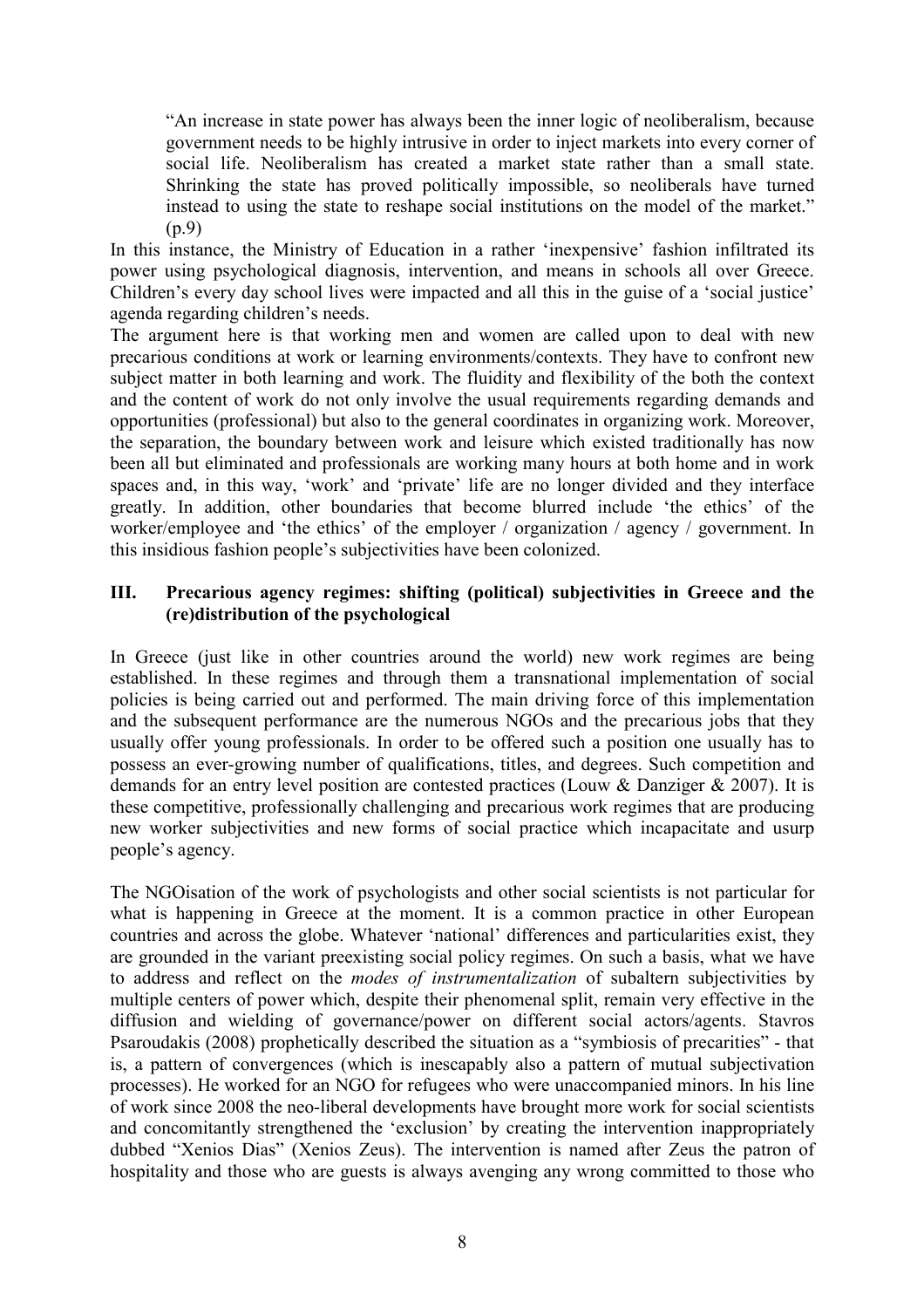are visiting. Ironically, the Ministry of Justice's intervention was implemented in order to take and hold in "detention centers" all refugees and asylum seekers found in the streets of Greek cities, mostly Athens. Hospitality was considered and continuous to be considered a virtue, yet this initiative of the Ministry of Justice has literally led to thousands of arrests and detentions of people who have not committed any crime other than to be seeking refuge or asylum. People's rights have been violated by what human rights organizations say is a discriminatory policy (Human Rights Watch, 2013). The suicides and the suicidality in the detention centers along led the Ministry to hire psychologists to provide their services to the 'detainees'. Both the young professionals and the asylum seekers experienced daunting and traumatic circumstances. Stavros Psaroudakis (2008) raised the following questions regarding the mutual precarity of both the social scientists/workers and their subjects: "But beyond the discourses that legitimize the praxis, what are the latter's effects on the subjects involved, on subjectivities and intersubjectivities? To address this question I use (in search of better term) the notion of 'symbiosis of precarities' to refer to the strong interdependency between those (and not only those) forms of precarious agencies." He went on and explained,

"NGO psychosocial praxis in Greece: disperse, yet systematic encounters between 'native' young psycho-social scientists, working under severely devalued terms of employment on the one side, and people from 'vulnerable social groups', themselves dealing with extremely harsh terms of living on the other. … What has also to be noted, is that these interdependencies take place within fields undergoing significant transformations and de/re-regulations within the Greek society: the neoliberal regulation of psychosocial welfare services, under which NGOs competing within the EU project market gain relevance; the professionalization of civil society initiatives and solidarity actions, as well as of fundamental supportive social relationships under the banner of empowerment; the proliferation and precarization (or if you want the 'democratization') of psychosocial education and professions within the Greek society since the early 1990's; the strengthening of psychologisation/victimization discourses within migration and youth regimes - within antiracist movements as well -; the rise of security state policies and discourses etc. My professional praxis as a whole of course speaks of all these developments, that reflect effectively on welfare services work regimes and the range of phenomena trivially called 'social exclusion'."

Echoing the same sentiments, Eva Cossé who monitors Greece for Human Rights Watch and is author of the report *Unwelcome Guests: Greek Police Abuses of Migrants in Athens* stated more emphatically:

"Instead of focusing on discriminatory sweep operations like Xenios Zeus, stigmatizing migrants and asylum seekers, Greece should invest more in stemming the tide of anti-immigrant sentiment in the country and showing migrants and asylum seekers the true meaning of Greek hospitality" (Cossé, 2013).

Both the neo-liberal economic 'experiment' and Operation Xenios Zeus continue to this date (autumn 2014) and just a few weeks ago the Bertelsmann Foundation in its annual report titled: *Social justice in the EU: a cross national comparison (*Schrand-Tischler & Knoll, 2014) vividly and unmistakably substantiated that social injustice prevails in crisis-battered European countries, most notably Greece. The social injustices described in the report are an outcome of these new regimes and the re-distribution of the psychological. Greece ranks last on a social justice scale assessing the performance of all European Union states. The report states,

"Greece suffers from a youth unemployment rate of almost 60 percent now, a rapid increase in the risk of poverty, not least among children and adolescents (from 28.2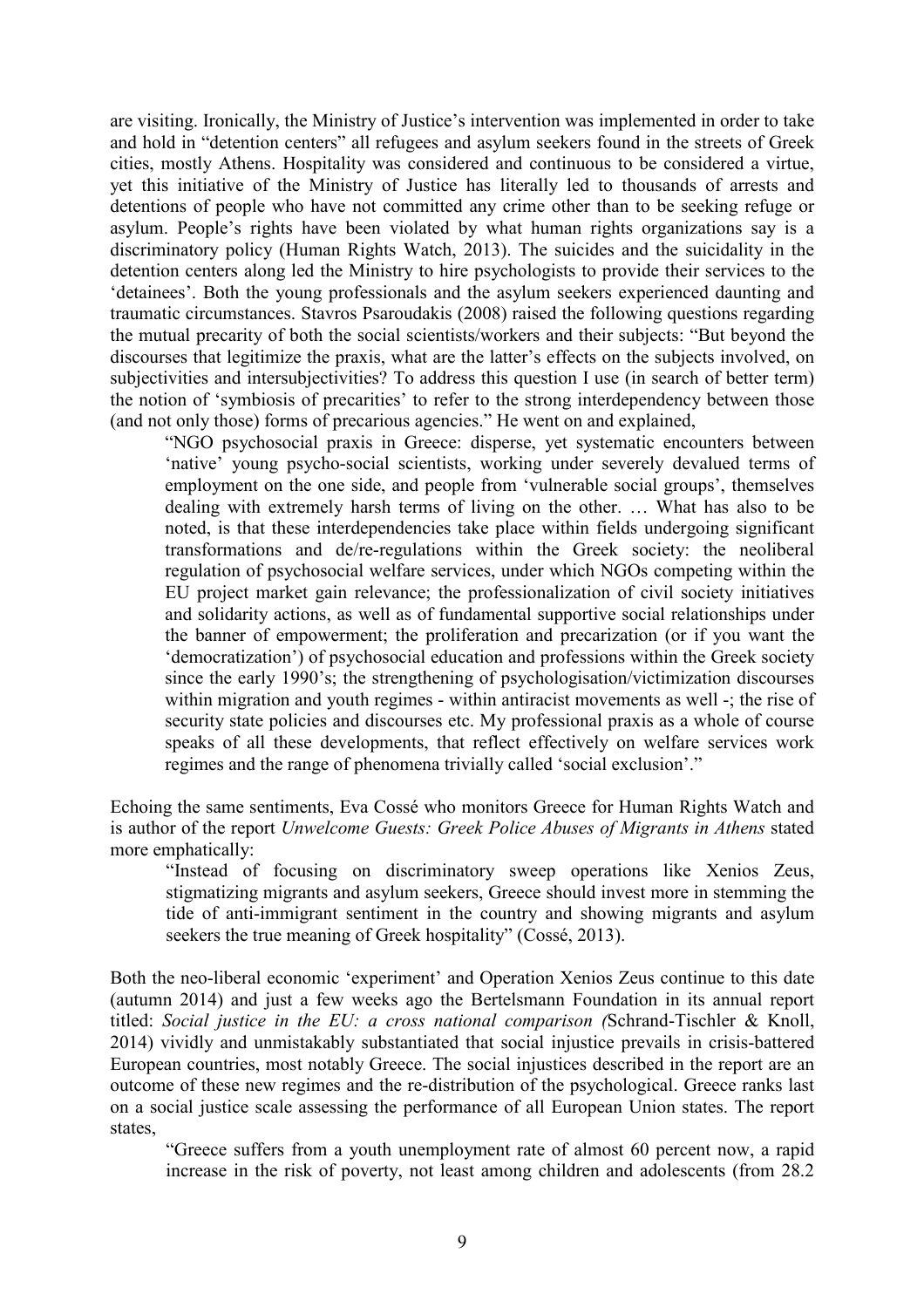per cent in 2007 to 35.4 per cent in 2012), a health system that has been hard hit by austerity measures, discrimination towards minorities due to increasing radical political forces and a huge mountain of debt as mortgage for future generations" (Schraad-Tischler & Kroll, 2014, p. 9-10).

Indeed, young professionals are working under very precarious conditions and their praxis renders them and their beneficiaries even more vulnerable. They now share precarious positions in an ever changing and challenging landscape.

#### **IV. References**

- Anagnostopoulos, D.C. & Soumaki, E. (2013). The state of child and adolescent psychiatry in Greece during the international financial crisis: a brief report*. European Child and Adolescent Psychiatry*, *22*, 131-134.
- Christodoulou, N. G. & Christodoulou, G. N. (2013). Financial crisis: impact on mental health and suggested responses. *Psychotherapy & Psychosomatics*, 82, 279-284.
- Cosse, E. (2013). Xenios Zeus and the True Meaning of Greek Hospitality. Open Democracy. http://www.hrw.org/news/2013/07/09/xenios-zeus-and-true-meaning-greek-hospitality
- Dafermos, D. & Marvakis, A. & Triliva, S. (2006) (De)constructing Psychology in Greece. *Annual Review of Critical Psychology*, 5, pp. 180-191 (http://www.discourseunit.com/annual-review/).
- Dedes, F. & Tsirtoglou, G. (2008). Prioritizing Workload: precarious psychological interventions in high – risk communities in Greece. Paper presented at the "International Conference in Critical Psychology", Cardiff/ GB.
- Efthimiou, K., Argalia, E., Kaskava, E., & Makri, A. (2013). Economic crisis & mental health. What do we know about the current situation in Greece? *Encephalos,* 50, 22-30.
- Human Rights Watch (2013). Unwelcome guests: Greek police abuses of migrant in Athens (http://www.hrw.org/reports/2013/06/12/unwelcome-guests-0).
- Kaika, M. (2012). The economic crisis seen from the everyday. Europe's nouveau poor and the global affective implications of a 'local' debt crisis. *City: analysis of urban trends, culture, theory, policy, action*, 16, 4, 422-430.
- Kioupkiolis, A. (2014). Towards a regime of post-political biopower? Dispatches from Greece, 2010– 2012. *Theory, culture & society*, 31, 1, 143-158.
- Kondilis, E., Giannakopoulos, S., Gavana, M., Ierodiakonou, I., Waitzkin, H. & Benos, A. (2013). Economic crisis, restrictive policies, and the population's health and health care: the Greek case. *American journal of public health*, 103, 6, 973-979.
- Kotarski, K. (2012). Deconstructing the profligacy myth using critical theory and social constructivism: the case of Greece and its wider socio-economic and political consequences. *Politička misao*, 49,( 2), 7-29.
- Kretsos, L. (2012). Greece's neoliberal experiment and working class resistance. *Working USA: The Journal of Labor and Society*, 15, 4, 517–527.
- Kyriopoulos, I., et al. (2014). Barriers in access to healthcare services for chronic patients in times of austerity: an empirical approach in Greece. *International journal for equity in health*, 13, 54 (http://www.equityhealthj.com/content/13/1/54).
- Louw, J. & Danziger, K. (2007). Psychological practices and ideology: The South African case. In: A. C. Brock & J. Louw (Eds.). History of Psychology and Social Practice. Special Issue of Social Practice/Psychological Theorizing, 2007, 6-22 (http://sppt-gulerce.boun.edu.tr).
- Parsanoglou, D. (2008). The Good, the Bad, and the Ugly: Governance, non-flexible States, and flexible "Beneficiaries". Paper presented at the "International Conference in Critical Psychology", Cardiff/GB.
- Popescu, G. (2012). The social perception of the economic crisis in Greece. *Contemporary Readings in Law and Social Justice*, 4, 2, 324-347.
- Potamianos, G. (2003). Psychology and the left in Greece: close encounters of no kind. *European journal of psychotherapy, counseling & health*, 6, 1, 51-62.